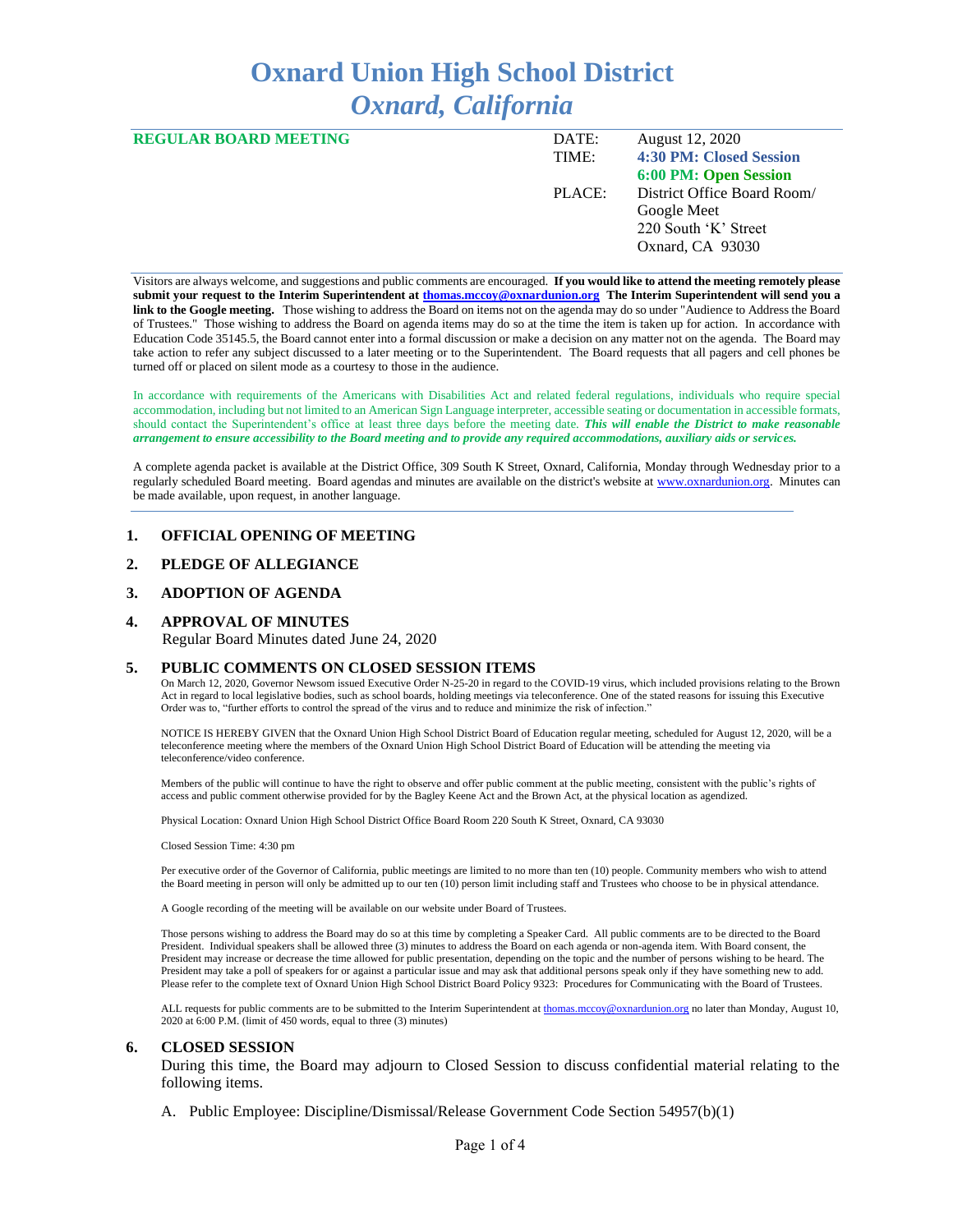## Board Meeting Agenda August 12, 2020

- B. Conference with Labor Negotiator(s): Government Code Section 54957.6
	- ➢ Agency Negotiator: Deborah Salgado, Assistant Superintendent-Human Resources
		- Employee Organization: Oxnard Federation of Teachers and School Employees (OFTSE) - Classified Bargaining Unit
		- Employee Organization: California School Employee Association (CSEA) - Campus Supervisor Bargaining Unit
- C. Student Personnel: [Education Code §35146, 48912, 48919]
- D. Consideration of Confidential Student Issues Other Than Expulsion and Suspension, Pursuant to Education Code §35146
- E. Conference with Legal Counsel Anticipated Litigation, Pursuant to Government Code § 54956.9 (d) a. Number of cases: Three
- F. Conference with Real Property Negotiator (Govt. Code § 54956.8)

PROPERTY: Multiple District-owned parcels, including: (1) District Office Campus, 220, 309, and 315 South K Street, Oxnard, CA, APNs 202-0-010-630 & -740; (2) 280 and 300 Skyway Drive, Camarillo, CA, APN 230-0-130-105; and (3) 15 Stearman Street, Camarillo, CA, APN 230-0-130-115

AGENCY NEGOTIATOR: Jeff Weinstein, Assistant Superintendent Business Services and Dr. Joel Kirschenstein, Consultant Sage Realty Group Inc. NEGOTIATING PARTIES: To be determined UNDER NEGOTIATION: Price and terms of payment

## **7. RECONVENE IN PUBLIC: REPORT ON CLOSED SESSION ACTION**

## **8. PUBLIC COMMENTS TO ADDRESS THE BOARD OF TRUSTEES**

On March 12, 2020, Governor Newsom issued Executive Order N-25-20 in regard to the COVID-19 virus, which included provisions relating to the Brown Act in regard to local legislative bodies, such as school boards, holding meetings via teleconference. One of the stated reasons for issuing this Executive Order was to, "further efforts to control the spread of the virus and to reduce and minimize the risk of infection."

NOTICE IS HEREBY GIVEN that the Oxnard Union High School District Board of Education regular meeting, scheduled for August 12, 2020, will be a teleconference meeting where the members of the Oxnard Union High School District Board of Education will be attending the meeting via teleconference/video conference.

Members of the public will continue to have the right to observe and offer public comment at the public meeting, consistent with the public's rights of access and public comment otherwise provided for by the Bagley Keene Act and the Brown Act, at the physical location as agendized.

Physical Location: Oxnard Union High School District Office Board Room 220 South K Street, Oxnard, CA 93030

Open Session Time: 6:00 pm

Per executive order of the Governor of California, public meetings are limited to no more than ten (10) people. Community members who wish to attend the Board meeting in person will only be admitted up to our ten (10) person limit including staff and Trustees who choose to be in physical attendance.

A Google recording of the meeting will be available on our website under Board of Trustees.

Those persons wishing to address the Board may do so at this time by completing a Speaker Card. All public comments are to be directed to the Board President. Individual speakers shall be allowed three (3) minutes to address the Board on each agenda or non-agenda item. With Board consent, the President may increase or decrease the time allowed for public presentation, depending on the topic and the number of persons wishing to be heard. The President may take a poll of speakers for or against a particular issue and may ask that additional persons speak only if they have something new to add. Please refer to the complete text of Oxnard Union High School District Board Policy 9323: Procedures for Communicating with the Board of Trustees.

ALL requests for public comments are to be submitted to the Interim Superintendent at [thomas.mccoy@oxnardunion.org](mailto:thomas.mccoy@oxnardunion.org) no later than Monday, August 10, 2020 at 6:00 P.M. (limit of 450 words, equal to three (3) minutes)

#### **9. SUPERINTENDENT'S REPORT -** Return to School Plan Update

#### **10. CONSENT CALENDAR**

#### **Business Services**

- **A.** Consideration of Approval of Purchase Orders and Direct Pays, June 17 July 31, 2020
- **B.** Consideration of Approval of Donations, June 16 August 5, 2020
- **C.** Consideration of Approval of Additional Custodial Positions
- **D.** Consideration of Approval of Contract Renewal with Associated Valuation Services for WITS Physical Inventory Tracking Software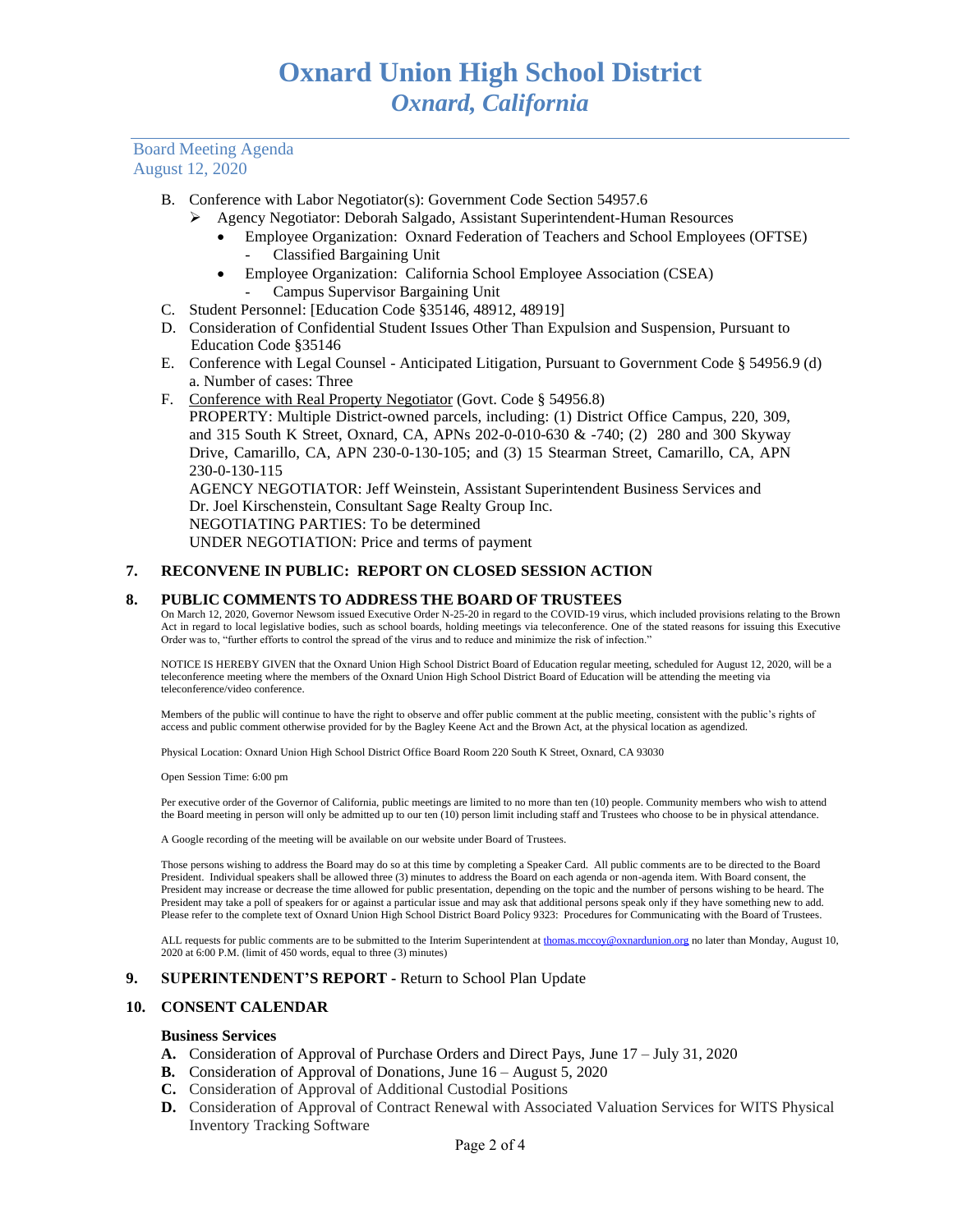# Board Meeting Agenda August 12, 2020

- **E.** Consideration of Approval of Rejection of All Bids for District-Wide Trash and Recycle Pick Up Services, Bid 625
- **F.** Consideration of Approval of Contract Award to Travis Agricultural Construction, Inc. for Well #3 Piping Retrofit at RMHS, Bid 626
- **G.** Consideration of Approval of Bid Award to Raptor PPE for Thermal Body Scanners, Bid 630
- **H.** Consideration of Approval of Contract Award to Vernier Construction Services for both OHS and PHS HVAC Modernization Projects
- **I.** Consideration of Approval of Contract Award to Vernier Construction Services for both CIHS and HHS HVAC Modernization Projects
- **J.** Consideration of Approval of Contract Award to WLC Architects for the Required Off-Site Landscape Document and Design preparation for the City of Oxnard for the New DSHS
- **K.** Consideration of Approval for Vendor Waxie Sanitary Supply to Provide Hand Sanitizing Stations
- **L.** Consideration of Approval of Compensation Agreement between City of Port Hueneme and OUHSD

# **Educational Services**

- **M.** Consideration of Renewal Agreement between Oxnard Union High School District and Fagen Friedman & Fulfrost for Special Education Legal Services for School Year 2020-2021
- **N.** Consideration of Renewal Agreement between Oxnard Union High School District and Ventura County SELPA for Occupational Therapy Services for the 2020-2021 School Year
- **O.** Consideration of Renewal Agreement between Oxnard Union High School District and Ventura County SELPA for Social/Emotional Services Specialist for SY 2020-2021
- **P.** Consideration of Renewal Agreement between Oxnard Union High School District and Ventura County SELPA for Hearing Conservation and Audiology Services for the 2020-2021 School Year
- **Q.** Consideration of Renewal Agreement between Oxnard Union High School District and City Impact for SY 2020-2021
- **R.** Consideration of Renewal Agreement between Oxnard Union High School District and Armando Ramirez Interpreting LLC- English/Spanish Interpreting for IEP meetings and translation of IEPs for SY 2020-2021
- **S.** Consideration of Approval of Quarterly Report on Williams Uniform Complaints for 4th Quarter
- **T.** Consideration of Approval of Cisco VoIP Phone System
- **U.** Consideration of Approval of Verizon MiFi Hotspots
- **V.** Consideration of Approval to Utilize CMAS Piggyback Contract #3-17-70-1811AE to Purchase Acer Chromebooks for Students, Resolution #20-23

# **Human Resources**

- **W.** Consideration of Approval of Personnel Items
- **X.** Consideration of Approval of Data Sharing Agreement Between California Lutheran University and Oxnard Union High School District
- **Y.** Consideration of Approval of TEAMS Memorandum of Agreement Between California Lutheran University and Oxnard Union High School District
- **Z.** Consideration of Approval of Student Teaching Experience Agreement Between California State University East Bay and Oxnard Union High School District
- **AA.**Consideration of Approval of Student Teaching Placement Agreement Between University of Southern California and Oxnard Union High School District

# **Board Policies**

**BB.** Consideration of Revision of Oxnard Union High School District Board Bylaw 9323: *Conduct of Board Meetings* [First Reading]